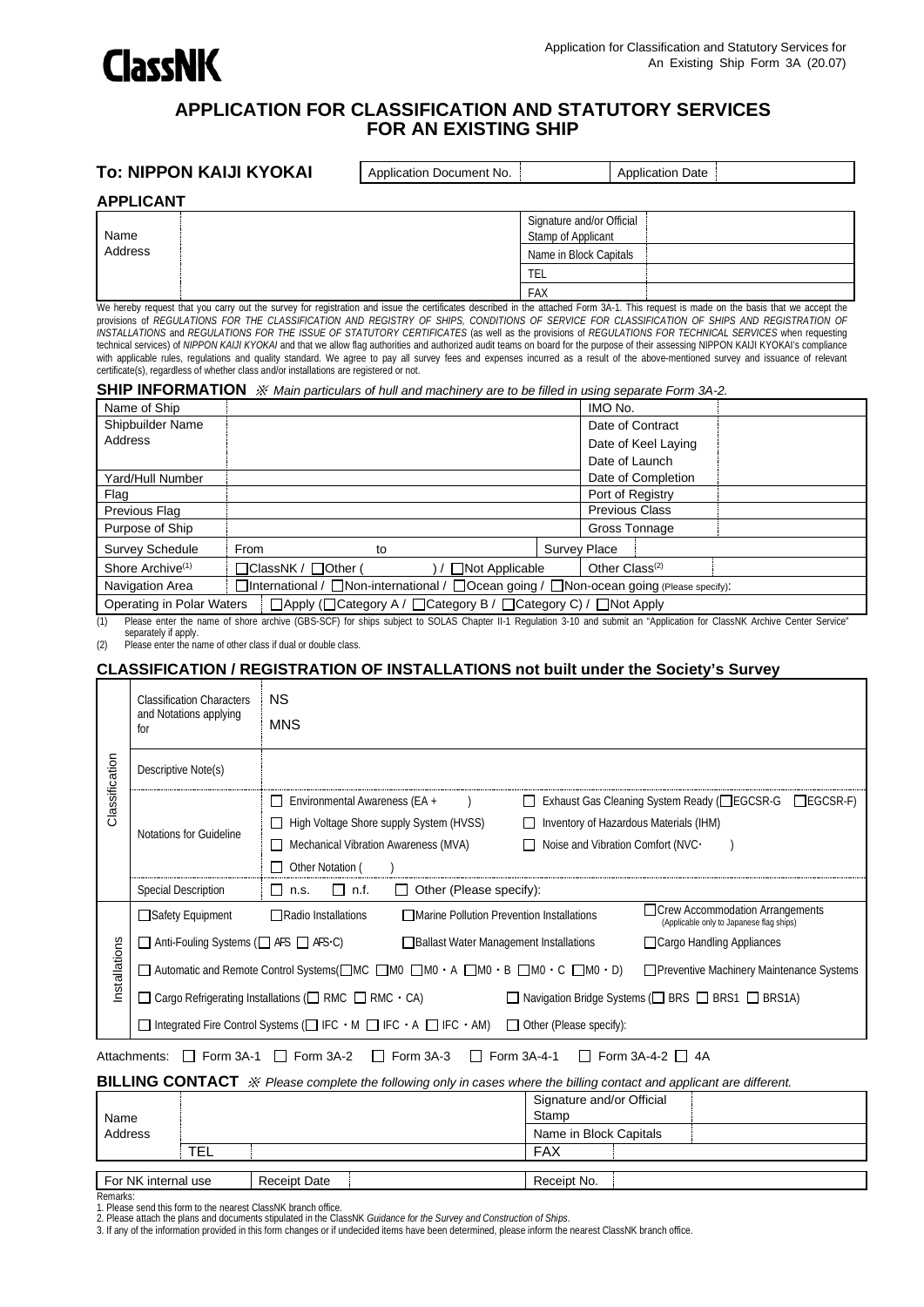# **ClassNK**

Shipbuilder **Yard/Hull** 

Number

#### **SURVEY AND ISSUANCE OF CERTIFICATES & ATTESTATION**

※ *The following information is not required for Japanese flag ships. Please submit an "APPLICATION FOR ISSUE OF CERTIFICATES (Form 4A)" separately.*

| Survey for Statutory                                        | Survey<br>Certificate                                                                                                   | Certificate<br>Survey                                                                                  |  |  |
|-------------------------------------------------------------|-------------------------------------------------------------------------------------------------------------------------|--------------------------------------------------------------------------------------------------------|--|--|
| Certificates and                                            | $\Box$<br>L I<br>Load Line (Please fill in the boxes of the main                                                        | $\Box$<br>Fitness for Ship Carrying Dangerous<br>ப                                                     |  |  |
| <b>Issuance of Certificates</b>                             | particulars of load lines.)                                                                                             | Goods <sup>(1)</sup> (Please fill in the boxes of the main                                             |  |  |
| (1) For Japanese flag ships,                                | Passenger Ship Safety <sup>(2)</sup><br>$\mathcal{L}_{\mathcal{A}}$<br>ப<br>□<br>⊔<br>Cargo Ship Safety Construction    | particulars of dangerous goods.)<br>$\Box$<br>Oil Pollution Prevention (1)<br>ப                        |  |  |
| NK conducts surveys only.                                   | Cargo Ship Safety Equipment<br>⊔                                                                                        | □<br>Pollution Prevention Certificate for the                                                          |  |  |
| (2) For Japanese flag ships,<br>the Japanese Government     | $\Box$<br>Cargo Ship Safety Radio<br>Cargo Ship Safety <sup>3)</sup><br>$\Box$                                          | Carriage of Noxious Liquid Substances in Bulk (1)<br>ப<br>Sewage Pollution Prevention (1)<br>ப         |  |  |
| conducts surveys and issues<br>certificate(s).              | Exemption                                                                                                               | □<br>Air Pollution Prevention (1)                                                                      |  |  |
| (3) The combination forms of                                | (Fixed Fire-Extinguishing System)                                                                                       | □<br>Anti-Fouling System<br>ப<br>$\Box$                                                                |  |  |
| SC, SE, and SR Certificates.                                | $\Box$ Fitness for the Carriage of Dangerous<br>ப<br>Chemicals in Bulk (1)                                              | Ballast Water Management (1)<br>ப<br>Grain Loading Booklet (2)                                         |  |  |
|                                                             | $\sqcup$<br>Fitness for the Carriage of Liquefied<br>ப                                                                  | Energy Efficiency <sup>(1)</sup><br>$\Box$<br>$\Box$                                                   |  |  |
|                                                             | Gases in Bulk<br>Measurement Certificate                                                                                | Other (Please specify):                                                                                |  |  |
| <b>Tonnage Certificates</b><br>(4) For Japanese flag ships, | International Tonnage <sup>(4)</sup><br>$\Box$<br>$\overline{\phantom{a}}$                                              |                                                                                                        |  |  |
| the Japanese Government                                     | PC/UMS Documentation of total volume <sup>(4)</sup><br>$\Box$<br>$\mathsf{L}$<br>Suez Canal $(4)$<br>□<br>$\mathcal{L}$ |                                                                                                        |  |  |
| conducts measurements and                                   | □<br>National Tonnage <sup>(4)</sup> (Applicable rule:<br>$\Box$                                                        |                                                                                                        |  |  |
| issues certificate(s).                                      |                                                                                                                         |                                                                                                        |  |  |
| Assignments<br>(5) Applicable only to                       | Freeboard $\Box$ Incinerator <sup>(5)</sup> $\Box$ Lift for Crew etc. <sup>(5)</sup><br>ΙI                              |                                                                                                        |  |  |
| Japanese flag ships.                                        |                                                                                                                         |                                                                                                        |  |  |
| Cargo Gear Certificate                                      | Cargo Gear Book<br>l 1                                                                                                  | $\Box$ JP <sup>(7)</sup> $\Box$ PK <sup>(7)</sup><br>$\Box$ Other <sup>(7)</sup> :<br>$\Box$ GN        |  |  |
| etc.                                                        | Cargo Gear Certificate <sup>(6)</sup><br>ப<br>Derrick                                                                   | $\Box$ GN<br><b>JP</b><br>$\Box$ PK <sup>(7)</sup><br>$\Box$ Other <sup>(7)</sup> :<br>П               |  |  |
| (Please indicate main<br>particulars of cargo gear on       | Derrick for Union Purchase                                                                                              | GN: Form for NK classed ships                                                                          |  |  |
| separate Form 3A-4-1.)                                      | П<br>Crane                                                                                                              | JP: Form for Japanese flag ships                                                                       |  |  |
|                                                             | Ramp-way, Lift for Cargo                                                                                                | PK: Form for Pakistani service                                                                         |  |  |
| (6) Including Loose gear<br>(except ropes) & Rope           | Other (Please specify):                                                                                                 |                                                                                                        |  |  |
| (7) These forms are to be<br>prepared by the applicant.     |                                                                                                                         |                                                                                                        |  |  |
| <b>IMSBC Code</b>                                           | Group A cargoes                                                                                                         | $\Box$ with / $\Box$ without restrictions on moisture content of cargoes)                              |  |  |
| <b>Fitness Certificate</b>                                  | Group C cargoes                                                                                                         |                                                                                                        |  |  |
|                                                             |                                                                                                                         | Group B cargoes (Please list all cargoes. If insufficient space, please continue on a separate sheet.) |  |  |
|                                                             |                                                                                                                         |                                                                                                        |  |  |
|                                                             |                                                                                                                         |                                                                                                        |  |  |
|                                                             |                                                                                                                         |                                                                                                        |  |  |
| Document of                                                 | Cargo Ship Safety Construction<br>$\Box$                                                                                | Cargo Ship Safety Equipment                                                                            |  |  |
| Compliance                                                  | Cargo Ship Safety Radio                                                                                                 | □ Oil Pollution Prevention                                                                             |  |  |
| for a Non-party to a                                        |                                                                                                                         | Pollution Prevention Certificate for the Carriage of Noxious Liquid Substances in Bulk                 |  |  |
| Convention<br>Certificate of Fitness for                    | Other (Please specify):                                                                                                 |                                                                                                        |  |  |
| National Regulations of                                     |                                                                                                                         |                                                                                                        |  |  |
| <b>Flag State</b>                                           |                                                                                                                         |                                                                                                        |  |  |
| (Please indicate applicable<br>requirements in space        |                                                                                                                         |                                                                                                        |  |  |
| provided.)                                                  |                                                                                                                         |                                                                                                        |  |  |
| Certificate of Inventory<br>of Hazardous Material           | Applicable regulation: □ Hong Kong Convention □ EU Regulation                                                           |                                                                                                        |  |  |
| (HHM)                                                       |                                                                                                                         |                                                                                                        |  |  |
|                                                             |                                                                                                                         |                                                                                                        |  |  |
|                                                             | Oil Pollution Prevention (33CFR Part155)                                                                                | Liquid Gas Carrier (46CFR Part154)                                                                     |  |  |
| <b>Attestation of USCG</b>                                  | Vapor Emission Control System (46CFR Part39)                                                                            | Other (Please specify):                                                                                |  |  |
| Other Certificate(s)                                        | ILO Crew Accommodation<br>Attestation of Load Lines                                                                     | MLC,2006 Crew Accommodation<br>Attestation of Deadweight □ Certificate of Keel Laying                  |  |  |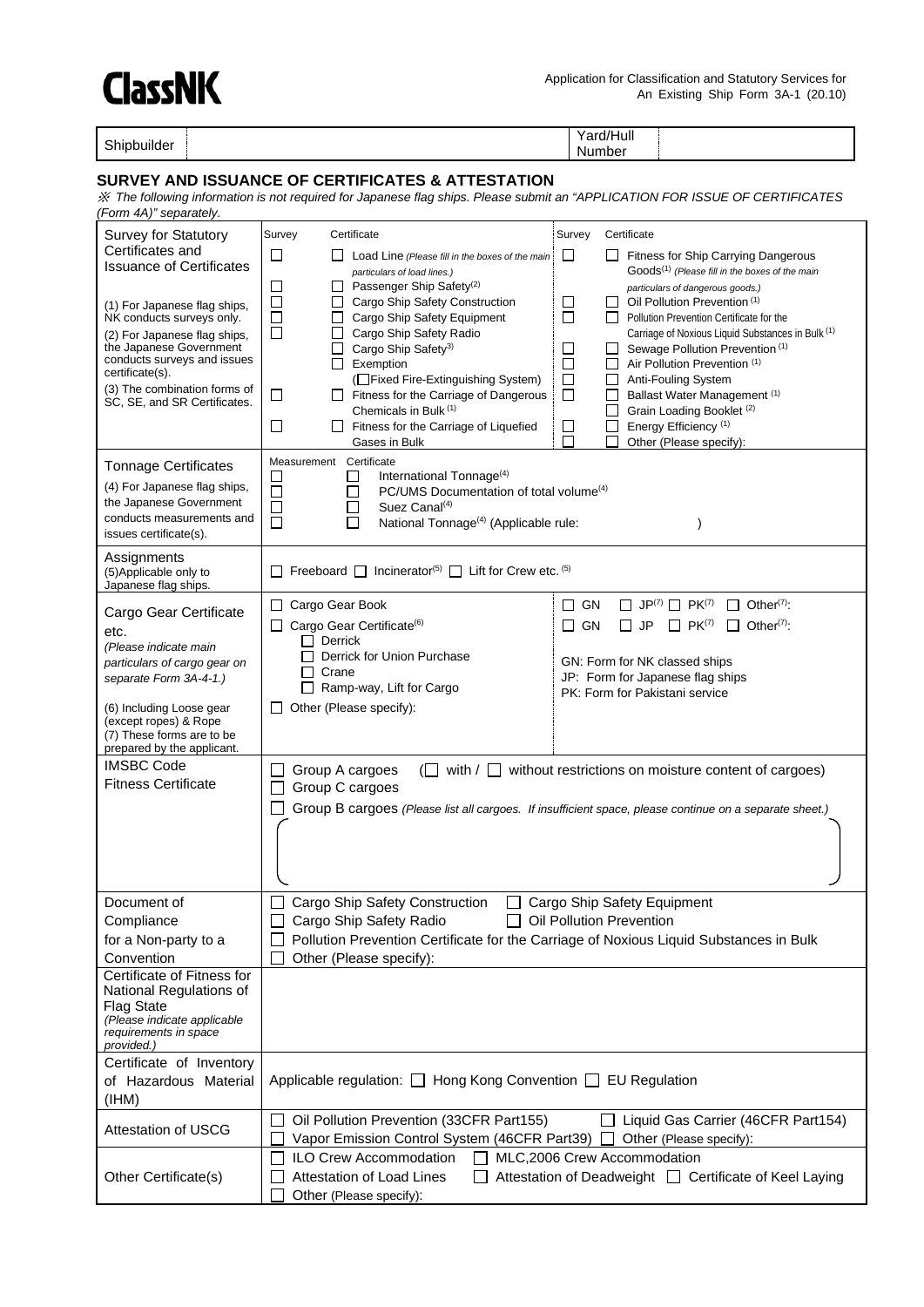## **ClassNK**

| Shipbuilder | Yard/Hull<br>_____ |  |
|-------------|--------------------|--|
| .           | Number             |  |

#### **MAIN PARTICULARS OF HULL**

| $Lpp \times B \times D$ (m)                      | х                                                                                 | Deadweight    |             |
|--------------------------------------------------|-----------------------------------------------------------------------------------|---------------|-------------|
| Yard/Hull Number of<br>Sister ship(s) $(1)$      |                                                                                   | Coal Carrying | □ No<br>Yes |
| Special Rules to be<br>Applied                   | Part CS $\Box$ Part P $\Box$ Part Q $\Box$ Part T $\Box$ Other (Please specify) : |               |             |
| Fishing Ship <sup>(2)</sup><br>$\cdots$ $\cdots$ | ⊺vpe                                                                              | Restrictions  |             |

*(1) Please complete if sister ships(s) has been already registered in NK.*

*(2) Applicable only to Japanese flag ships.*

#### **MAIN PARTICULARS OF MACHINERY**

| Main Engine                      | Number, Type & Model                                                        |                      |                                             |                                               |
|----------------------------------|-----------------------------------------------------------------------------|----------------------|---------------------------------------------|-----------------------------------------------|
|                                  | Maximum Output (1) &<br>Revolutions per minute                              |                      | <b>RPM</b><br>٠                             |                                               |
|                                  | Manufacturer Workshop                                                       |                      |                                             |                                               |
|                                  | Application of Tier III NOx Regulation for Diesel Engines Installed Onboard |                      | Applied □ Not Applied<br>$\perp$            |                                               |
| Propeller                        | Number, Type & RPM                                                          | $\bullet$            | <b>RPM</b><br>$\bullet$                     |                                               |
|                                  | Type of Propeller Shaft,                                                    | $1A \Box 1B \Box 1C$ | Preventive<br>Maintenance Systems           | <b>PSCM</b><br>$\mathbf{I}$<br>$PSCM \cdot A$ |
|                                  | etc.                                                                        | $1W \Box 2$          | <b>Alternative Survey</b><br><b>Methods</b> | $APSS \cdot O$<br>$APSS \cdot W$              |
| <b>Boiler</b><br>Main            | Number & Maximum<br>Working Pressure <sup>(1)</sup>                         | $\bullet$            | $MPa \cdot kg/cm^2$                         |                                               |
| Auxiliary                        | Manufacturer Workshop                                                       |                      |                                             |                                               |
| <b>Total Output</b><br>Generator |                                                                             | <b>kVA</b>           |                                             |                                               |
| Use of Low-flashpoint Fuel       | $\Box$ Yes ( $\Box$ Natural gas / $\Box$ Other:                             |                      | $\Box$ No                                   |                                               |
| Exhaust Gas Cleaning System      | No<br>l IYes                                                                |                      |                                             |                                               |

*(1) For Japanese flagged ships, please select a SI unit.*

#### **MAIN PARTICULARS OF LOAD LINES**

| Type of Ship           | B | $B +$ | <b>B-60</b> | <b>B-100</b> | Timber<br>Freeboard       | Yes<br>.No |
|------------------------|---|-------|-------------|--------------|---------------------------|------------|
| Intended Freeboard (m) |   |       |             |              | Multiple Load Line System |            |

#### **MAXIMUM NUMBER OF PERSONS ACCOMMODATED**

| Maximum<br>Number of<br>. Accommodated<br>Persons | otal<br>' No<br>$\sim$ | assender: | Crew:<br>___ | ่ Other:<br>____ |  |
|---------------------------------------------------|------------------------|-----------|--------------|------------------|--|
|---------------------------------------------------|------------------------|-----------|--------------|------------------|--|

#### **MAIN PARTICULARS OF CARGO REFRIGERATING INSTALLATIONS**

※*Please complete when requesting to register refrigerating installations.*

| I Intended Notation |                |                                        |                |
|---------------------|----------------|----------------------------------------|----------------|
| Type of Refrigerant | Cooling System | <b>Total Capacity of Cargo Chamber</b> | m <sup>3</sup> |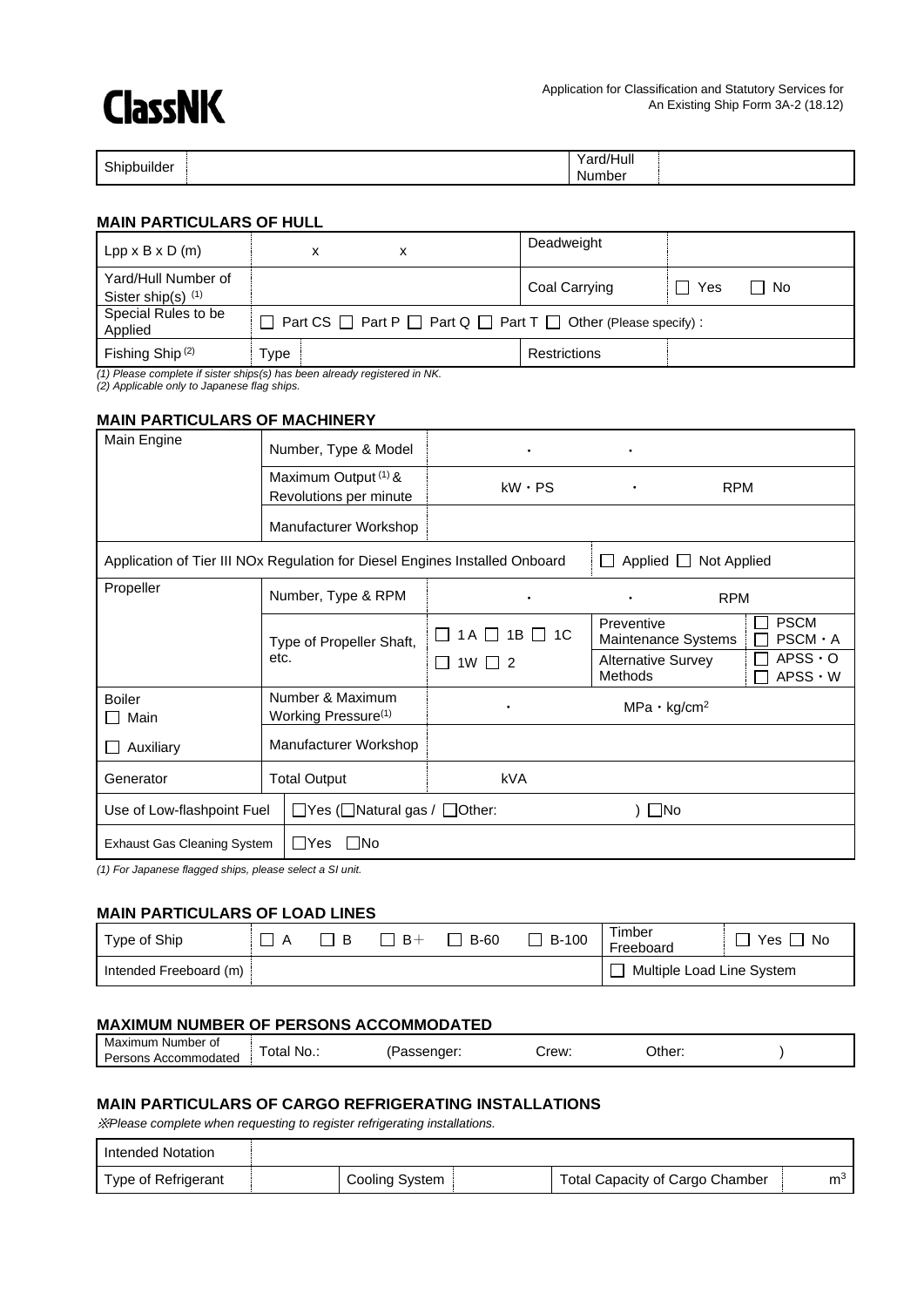

Shipbuilder **Yard/Hull** 

Number

#### **MAIN PARTICULARS OF CARRIAGE OF DANGEROUS GOODS**

|                                      | * For Japanese flag ships, NK conducts survey only.                                                                                                                        |                                                                                                                                                                                                                                                                                                                                                                                                                                                                                                                                                                                                                                                                     |
|--------------------------------------|----------------------------------------------------------------------------------------------------------------------------------------------------------------------------|---------------------------------------------------------------------------------------------------------------------------------------------------------------------------------------------------------------------------------------------------------------------------------------------------------------------------------------------------------------------------------------------------------------------------------------------------------------------------------------------------------------------------------------------------------------------------------------------------------------------------------------------------------------------|
| Solid                                | Where loaded                                                                                                                                                               | $\Box$ Cargo Hold No.:<br>Other (Please specify):<br>$\Box$                                                                                                                                                                                                                                                                                                                                                                                                                                                                                                                                                                                                         |
| Dangerous<br>Goods in<br><b>Bulk</b> | Class of<br>Dangerous<br>Goods<br>$(1)$ Please<br>complete when<br>restrictions apply<br>to loading of<br>specified cargo in<br>order to meet<br>relevant<br>requirements. | $\Box$ 4.2<br>$\Box$ 5.1<br>$\Box$ 9<br>$\Box$ 4.1<br>4.3<br>6.1<br>$\Box$ 8<br>ΙI<br>$\mathsf{L}$<br>$\Box$ Loading restrictions for Specified Cargo $(1)$ :                                                                                                                                                                                                                                                                                                                                                                                                                                                                                                       |
| Other<br>Dangerous<br>Goods          | Where loaded                                                                                                                                                               | $\Box$ Weather Deck<br>$\Box$ Cargo Hold No.:<br>Other (Please specify):<br>$\Box$                                                                                                                                                                                                                                                                                                                                                                                                                                                                                                                                                                                  |
|                                      | Class of<br>Dangerous<br>Goods<br>$(1)$ Please<br>complete when<br>restrictions apply<br>to loading of<br>specified cargo in<br>order to meet<br>relevant<br>requirements. | $\boxed{\phantom{1}}$ 1.1-1.6<br>$\Box$ 1.4S<br>$\Box$ 2.1<br>$\Box$ 2.2<br>$\Box$ 2.3 ( $\Box$ (flammable) $\Box$ (non-flammable))<br>$\Box$ 3 (all)<br>□ 3 (liquid: flashpoint (°C) below 23° □ between 23° and 60°)<br>$\Box$ 4.1<br>$\Box$ 4.2<br>$\Box$ 4.3( $\Box$ liquid $\Box$ solid)<br>$\Box$ 5.1<br>$\Box$ 5.2<br>$\Box$ 6.1(All)<br>$\Box$ 6.1(liquid: flashpoint (°C) $\Box$ below 23° $\Box$ between 23° and 60° $\Box$ over 60° $\Box$ solid<br>$\Box$ 8(All)<br>$\Box$ 8(liquid: flashpoint (°C) $\Box$ below 23° $\Box$ between 23° and 60° $\Box$ over 60° $\Box$ solid<br>$\square$ 9<br>$\Box$ Loading restrictions for Specified Cargo $(1)$ : |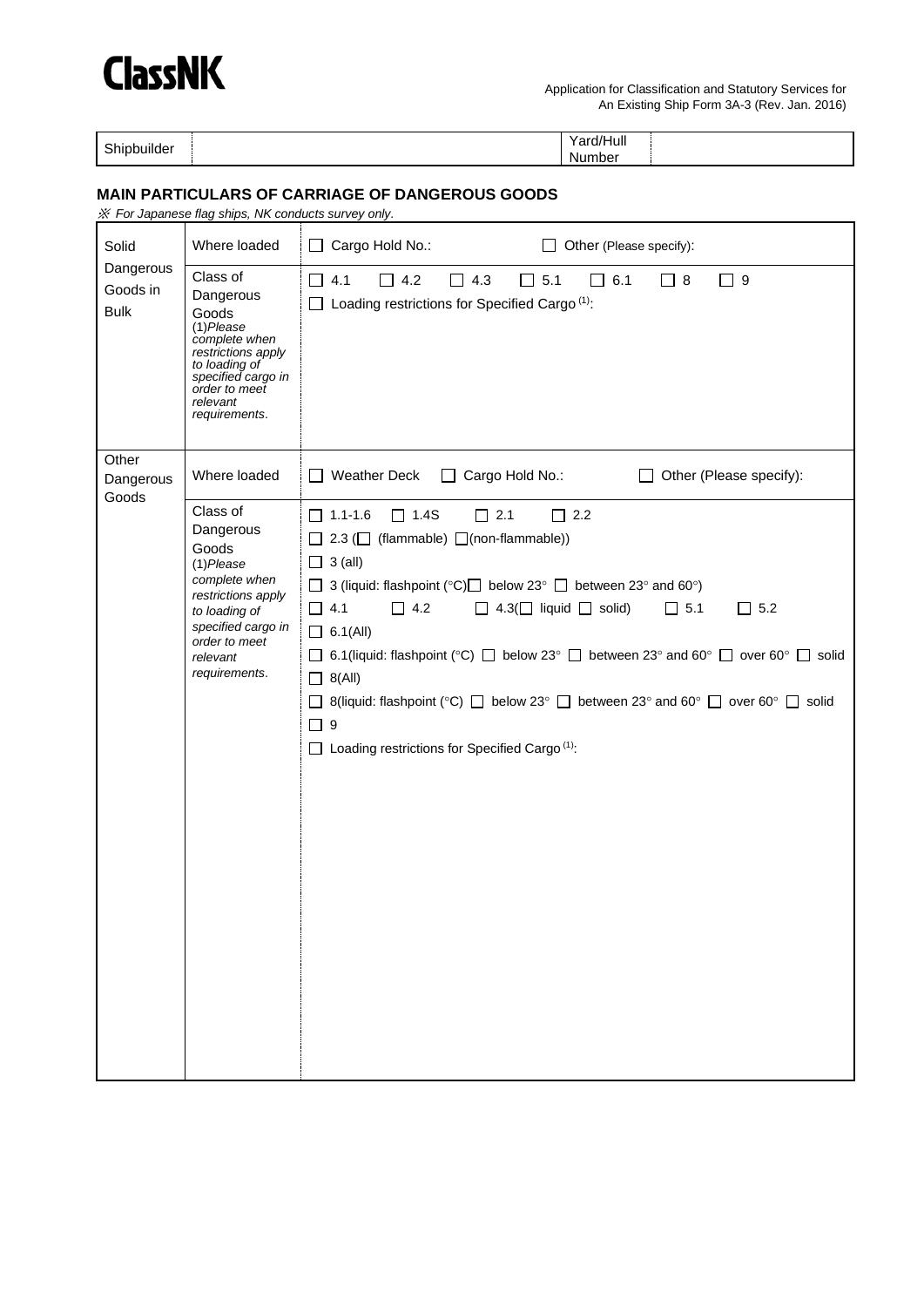| <b>Chinhi</b> m<br>pbuilder | .<br>J /I I.<br>$\ddot{\phantom{1}}$<br>Hull<br>alur<br>Number |  |
|-----------------------------|----------------------------------------------------------------|--|
|                             |                                                                |  |

### **MAIN PARTICULARS OF CARGO GEAR**

#### **CARGO GEAR (DERRICK/CRANE)**

| Location and description<br>with distinguishing number or mark, if any | Intended safe working load (tons) - allowable minimum<br>angle (degrees) or allowable maximum radius (meters) |              |      |              |
|------------------------------------------------------------------------|---------------------------------------------------------------------------------------------------------------|--------------|------|--------------|
|                                                                        | Load                                                                                                          | Angle/Radius | Dual |              |
|                                                                        |                                                                                                               |              | Load | Angle/Radius |
|                                                                        |                                                                                                               |              |      |              |
|                                                                        |                                                                                                               |              |      |              |
|                                                                        |                                                                                                               |              |      |              |
|                                                                        |                                                                                                               |              |      |              |
|                                                                        |                                                                                                               |              |      |              |
|                                                                        |                                                                                                               |              |      |              |
|                                                                        |                                                                                                               |              |      |              |
|                                                                        |                                                                                                               |              |      |              |
|                                                                        |                                                                                                               |              |      |              |
|                                                                        |                                                                                                               |              |      |              |
|                                                                        |                                                                                                               |              |      |              |
|                                                                        |                                                                                                               |              |      |              |

#### **UNION PURCHASE** ※*Please also complete the separate Form 3A-4-2.*

| Location and description<br>with distinguishing number or mark, if any | Intended safe working load (tons) - allowable minimum<br>angle (degrees) or allowable maximum radius (meters) |                       |              |              |
|------------------------------------------------------------------------|---------------------------------------------------------------------------------------------------------------|-----------------------|--------------|--------------|
|                                                                        | Safe working<br>load                                                                                          | Maximum<br>fall angle | Swing system |              |
|                                                                        |                                                                                                               |                       | Load         | Angle/Radius |
|                                                                        |                                                                                                               |                       |              |              |
|                                                                        |                                                                                                               |                       |              |              |
|                                                                        |                                                                                                               |                       |              |              |
|                                                                        |                                                                                                               |                       |              |              |
|                                                                        |                                                                                                               |                       |              |              |

#### **RAMPS/LIFT FOR CARGO**

| Location with distinguishing number or mark, if any | Intended safe working<br>load (tons) | Remarks |
|-----------------------------------------------------|--------------------------------------|---------|
|                                                     |                                      |         |
|                                                     |                                      |         |
|                                                     |                                      |         |